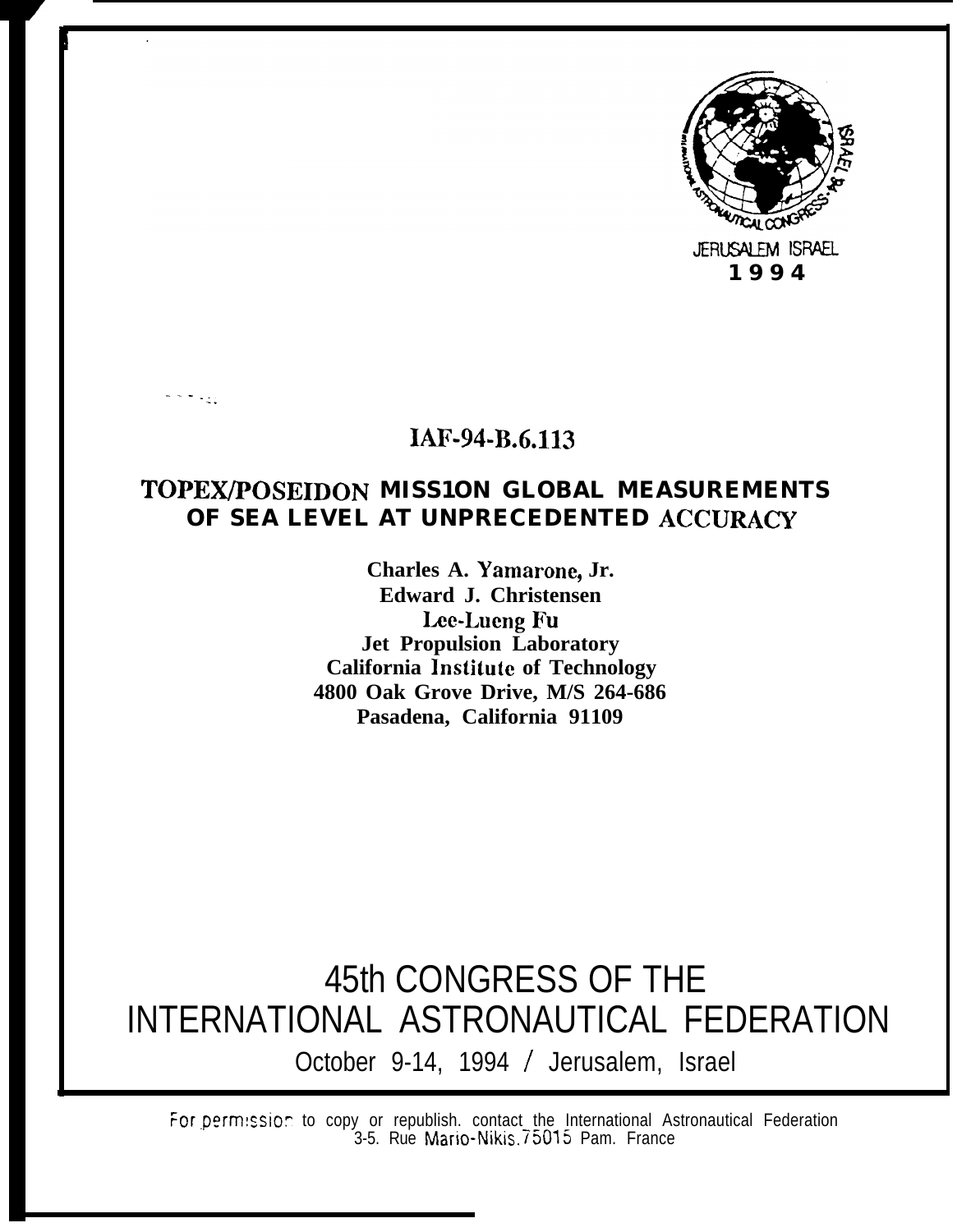# **IAF-94-B.6.I 13 TOPEWPOSEIDON MISSION GLOBAL MEASUREMENTS OF SEA LEVEL AT UNPRECEDENTED ACCURACY**

**Charles A.** Yamarone, **Jr. Edward J. Christensen Lee-Lueng Fu Jet Propulsion Laboratory California Institute of Technology Pasadena, California 91109**

#### **Abstract**

●

**This paper describes the TOPEX/ POSEIDON ' Mission, a joint project between the United States and France with particular emphasis on measurement capabilities and performance. The satellite has provided unprecedented measurements of global sea level since it was launched on 10 August 1992 from Kourou, French Guiana with an Arianespace 42P launch vehicle, TOPEX/POSEIDON is comprised of two microwave radar altimeters, a microwave radiometer, and three precision tracking systems which combine to produce an overall global sea level measurement of less than 5 cm. The accuracy of the measurement is attributed to the design and implementation of; the satellite and its instrument complement, the precision orbit determination and tracking systems, the ground processing system, and the verification and calibration system. The satellite and measurement systems will be discussed, with an emphasis on the sensors, precision orbit determination process, and the verification process. In addition, current results provided by TOPEX/POSEIDON Science Investigators will be summarized.**

# **1, Background**

**The TO PEX/POSEIDON mission, a joint French/U.S. collaborative effort, is obtaining spaceborne measurements of the ocean circulation with radar altimetry and with sufficient accuracy, precision, and repeatability to provide a data set that will allow a new understanding of the world's ocean circulation,**

**The first satellite altimeter specifically designed for establishing the proof-of-concept of such measurements from space was flown on the Seasat in 1978. Due to the results of Seasat and other subsequent altimetric missions in the 1980's, the United States and France started establishing plans for a specific mission tailored to optimize the study of ocean circulation. Initially, the Science Working Teams (SWT) and project engineering teams, in the two countries, were proceeding independently — the proposed U.S. mission being called the Ocean Topography Experiment (TOPEX) and the French mission was called POSEIDON, By 1983 a joiht study was initiated between the United States' National Aeronautics and Space Administration (NASA) and France's Centre National d'Etudes**

**CopyWrite @** 1994 **by the International Astronautical Federation. All rights reserved. TOPEX/POSEIDON Project Manager**

<sup>-.—</sup> . ..— .—.. \_ The work described in this paper was performed at the Jet Propulsion Laboratory, California Institute of Technology, under a contract with the National Aeronautics and Space Administration.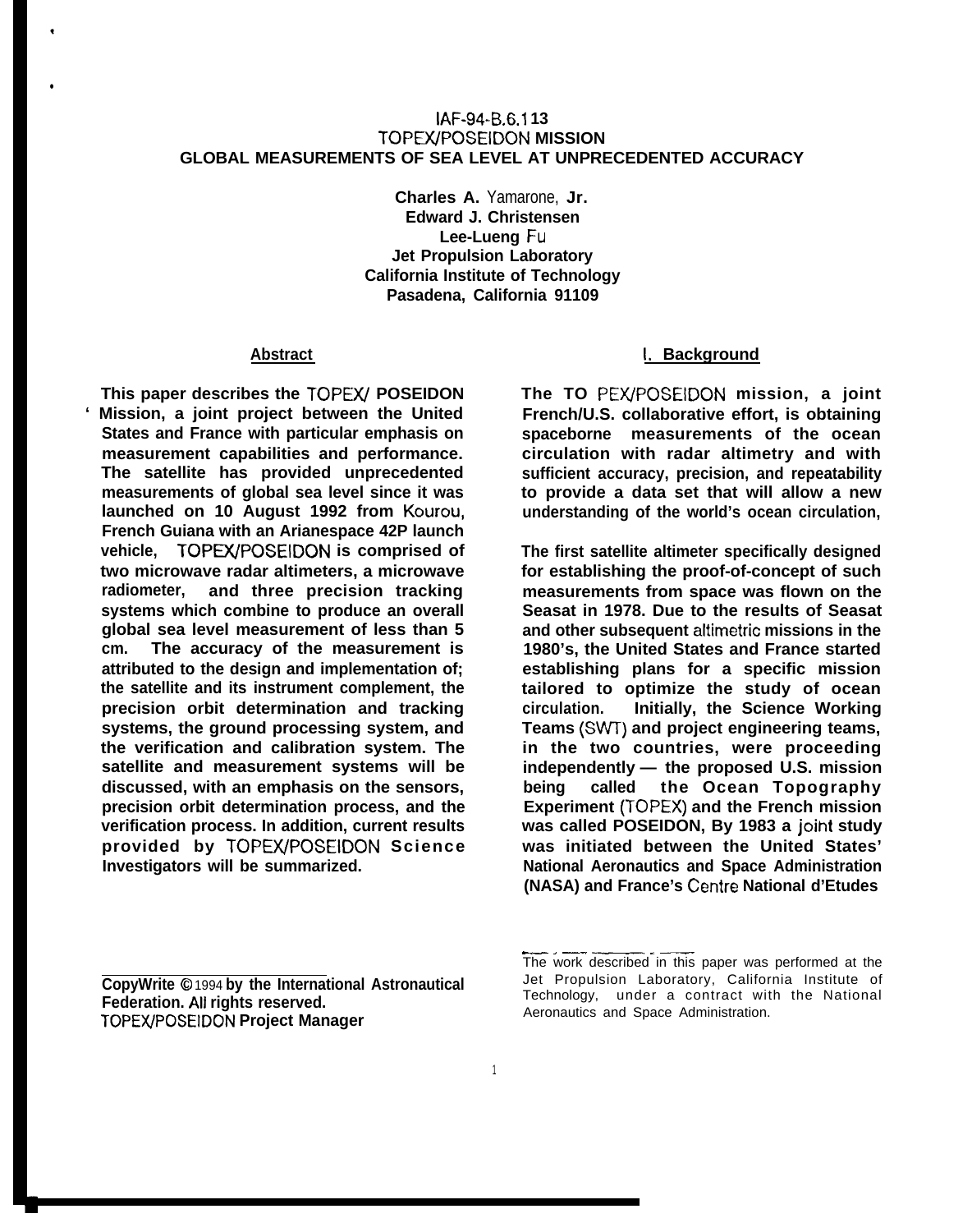**Spatiales (CNES) reasoning that a joint mission had the greatest probability of approval and success. This combined effort between France and the United States was called TOPEWPOSEIDON. From 1983 until the TOPEX/POSEIDON mission was approved by both NASA and CNES in fiscal year 1987, the science teams (which were eventually combined into one Joint Science Team) established science requirements and outlined science plans that would be established for conducting experiments. The science and engineering teams then established the technical definition of the mission, which included the sensor or instrument complement, satellite -definition, orbit definition, launch vehicle requirements, and associated ground systems support, including the mission design and mission operations plans. As a result of the Seasat aitimetric performance it was clear that any SeaSat-like mission would require precise knowledge of the satellite orbit in space, and, as part of that, knowledge of the gravity field was key. So during these years prior to launch, a strong effort to improve the gravity field knowledge was undertaken primarily at Goddard Space Flight Center (GSFC) and the University of Texas---Austin, under** the sponsorship of the **TOPEX.FOSEIDON Project, Today's results, which include a sea-level measurement of less than 5 cm, can be attributed, to a significant degree, to this prelaunch focus on improving the gravity field knowledge.**

.

b

**The collaborative mission has both NASA and CNES sponsoring a joint Science Working Team having selected complementary science investigations. NASA and CNES have conducted a joint verification effort, which took place within 7 months after launch. Both NASA and CNES perform precision orbit determination and process data from their respective payloads of the satellite. All data have been exchanged and complete data sets, which contain all data derived from NASA and CNES instruments, are provided to all science investigators. CNES provided a dedicated**

**Ariane 42P, which launched the TOPEX/POSEIDON satellite into its orbit. CNES also provides a set of POSEIDON instrumentation, namely, the solid-state altimeter (SSALT) and the Dopper Orbitography and Radiopositioning Integrated by Satellite (DORIS) tracking system, NASA has provided the satellite bus and TOPEX instrumentation, which includes a two-frequency radar altimeter, microwave radiometer, laser retroreflector assembly, and experimental GPS receiver. NASA provides the tracking data relay system services to support command, control, and** data acquisition and conducts the mission **operations.**

# **11. Mission Overview**

**On August 10, 1992, the United States and France launched their joint TOPEX/POSEIDON satellite from Kourou, French Guiana, on an Ariane 42P launch vehicle. Since then, the satellite has been measuring, with unprecedented accuracy, the height of the sea surface relative to the Earth's center of mass on a global basis every 10 days, The satellite was designed for a minimum lifetime of 3 years, with the possibility of going to 5 years. Due to the success of the mission, NASA is planning to fund the operation of the satellite for a total of 6 years. This is the first satellite altimetry mission specifically designed and conducted for the study of ocean circulation. TOPEX/POSEIDON uses a radar altimeter system to measure the height of the sea surface, which allows the mapping of the topography of the oceans. This mapping in turn is used for the study of the world's oceans, Additionally these measurements are used for the study of the oceans' tides, as well as marine geodesy and geophysics.**

**After launch on August 10, 1992 the satellite went through a series of maneuver adjustments to place it into its operational orbit. These six maneuvers placed the satellite into its operational orbit which is a circulation orbit at an altitude of 1334 km, an inclination of 66°,**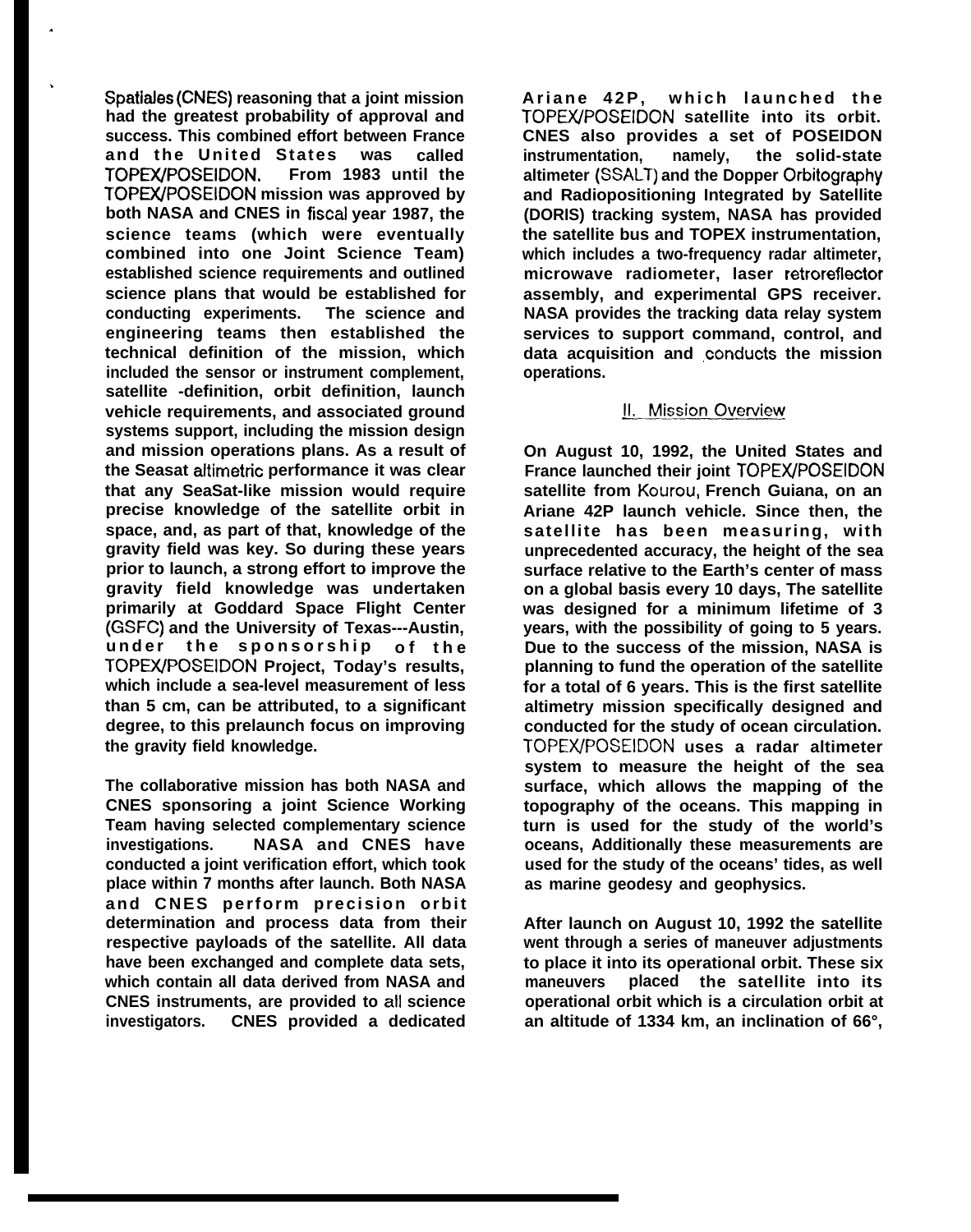**and a repeat period of 10 days.**

**The inclination and repeat period of the orbit determine how the ocean is sampled by the satellite. A major concern is aliasing the tidal** signals into frequencies of ocean-current **variabilities. Inclinations that lead to undesirable cdiased tidal frequencies — such as zero, annuaf, and semi-annual — are to be avoided, In order to determine the ocean tidal signals from the attimetry measurement and subsequently remove them for the study of ocean circulation, inclinations that make different tidal constituents aliased to the same frequency should also be avoided. To satisfy these constraints and yet cover most of the ~ world's oceans, an inclination of 66° was selected.**

**For a single satellite mission, temporal resolution and spatial resolution are in competition: the higher the temporal resolution, the lower the spatial resolution, and vice versa. A repeat period of 10 days (9.916 days to be exact) was selected; it resulted in an equatorial cross-track separation of315 km,**

**To maximize the accuracy of orbit determination, a high orbit altitude is preferred because of reduced atmospheric drag and gravity forces acting on the satellite.**

**To satisfy this requirement, an altitude of 1334 km was selected. Since then, great care has been taken by the mission operations personnel at the Jet Propulsion Laboratory (JPL) to maintain an orbit which, in 10 days, provides complete ocean global coverage and has repeat tracks within &1 km, After insertion into the operational orbit maintenance** maneuvers are required to maintain the  $\pm 1$  km **ground track every 10 days, Six maintenance maneuvers have been performed during the first two years. The average time between these maneuvers was 117 days. The prelaunch requirement was 30 days maximum, to minimize perturbations to the precise orbit determination process. This performance by** 

**flight operation, particularly the Navigation Team, is another example of operational sensitivity to the overall measurements required** of TOPEX/POSEIDON and another positive **contributing factor to the success of TO PEWPOSEIDON during these first two years. After a successful verification process, concluding in February 1993, the mission has been providing globat sea-level measurements with less than 5 cm (rms) of error since May 1993.**

# **~1. Sensors**

**One of the key factors contributing to the success of the mission was the original mission design, which provided for an instrumentation set that minimizes the errors in the altimetric measurements and all the collaborating measurements. There are six science instruments in the mission payload, four provided by NASA and two by CNES. These instruments are divided into operationat and experimental sensors as follows:**

- **(1) Operational Sensors**
	- **(a) Dual-Frequency Radar Altimeter (ALT) (NASA)**
		- **(b) TOPEX Microwave Radiometer (TMR) (NASA)**
		- **(c) Laser Retroreflector Array (LRA) (NASA)**
		- **(d) Doppler Or bitography and Radiopositioning Integrated by Satellite (DORIS) tracking System Receiver (CNES)**
- **(2) Experimental Sensors**
	- **(a) Single-Frequency Solid-State Radar Altimeter (SSALT) (CNES)**
	- **(b) Global Positioning System Demonstration Receiver (GPSDR) (NASA)**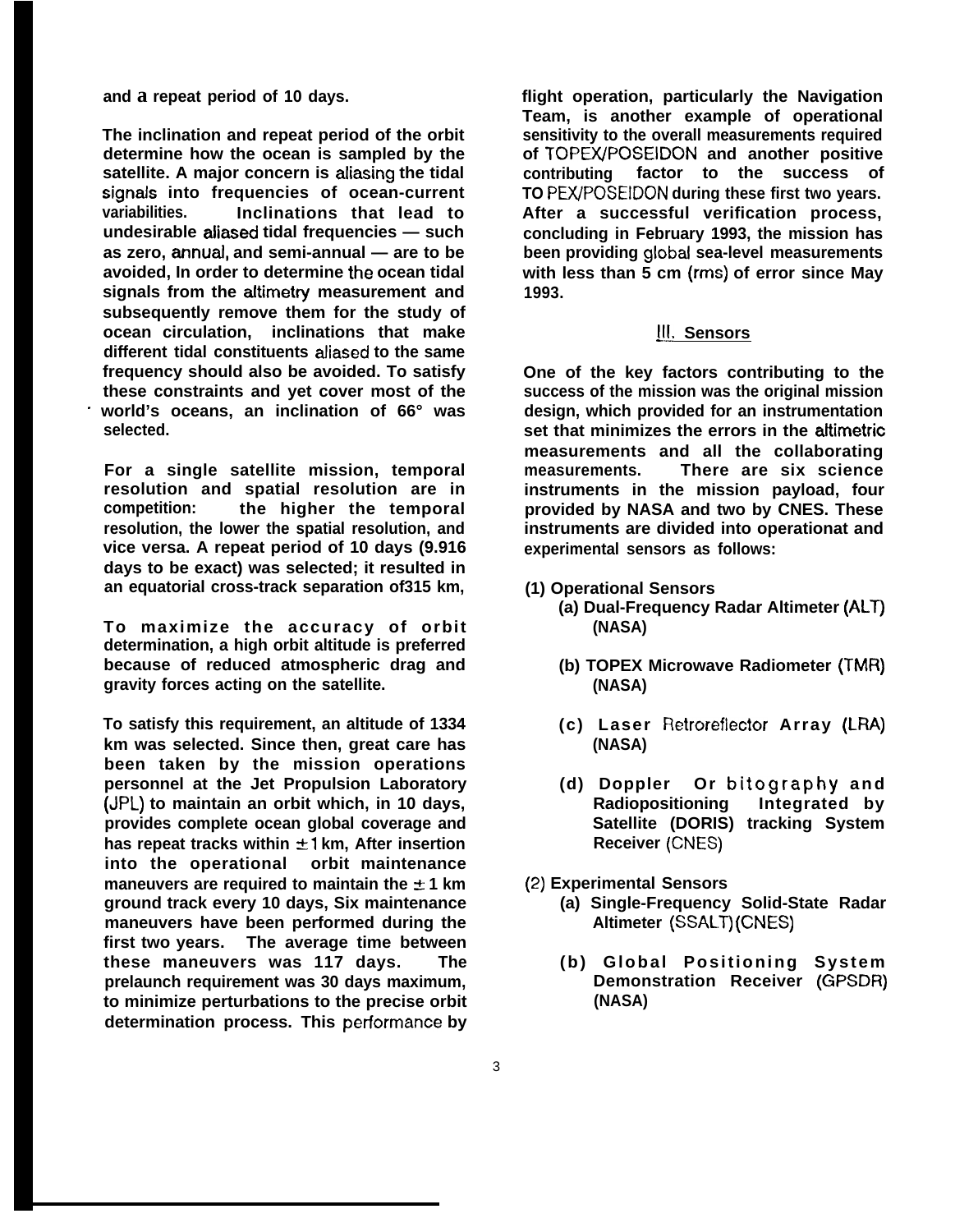**IREE NASA** ammeter operates at 13.6 GHz (KU**band) and 5.3 GHz (C-band) simultaneously and is the prime instrument for the mission. The measurements made by this instrument at the two frequencies not only provide precise altimeter height measurements over the oceans, but also provide a correction for the first order of errors caused by the ionospheric free electrons. The ALT also allows a total electron content to be a by-product of the mission. The SSALT operates on a single** frequency of 13.65 GHz and is a solid-state **low-power altimeter, which is the model for future altimeters for Earth observations. Both the NASA altimeter and the CNES altimeter share a 1 ;5-meter-diameter antenna. Only one - altimeter is operated at any given time. This was facilitated by having a predetermined altimeter sharing plan agreed to by both CNES and NASA prior to launch. Another key sensor that contributes significantly to the precise measurement of the sea level is the microwave radiometer. This instrument uses the measurement of sea-surface microwave brightness temperature at three frequencies(18 GHz, 21 GHz, and 37 GHz) to correct for the total water-vapor content in the atmosphere along the beam of the altimeter. This provides a path-length delay correction in the altimeter measurement that is due to water vapor. Basically, the altimetric measurement is provided by NASA's ALT and CNES' SSALT.**

**A key parameter in determining the sea level from space is the precise knowledge of where the satellite is located in space. This, called precision orbit determination (POD), is the measure of the satellite's orbital distance from the Earth. When this is combined with the radar altimeter measurement, the difference is the sea level, which is the primary measurement of the mission. In order to know the precise location of the satellite in space, three instruments are carried orI TOPEX/POSEIDON to contribute to that objective. Two are operational instruments and one is an experimental instrument. The NASA precision orbit determination is derived from**

**the LRA which interfaces with the satellite laserranging stations on the ground. The retroreflector cube corners are mounted in trays around the exterior of the altimeter antenna. This array provides a bright retroreflector, which provides a strong signal return to the ground-based laser receivers. The data from the satellite laser network then provides an input to the precision orbit determination process.**

**The prime source of, the CNES-derived precision orbit determination is provided by the French DORIS tracking system. The DORIS system had been previously demonstrated successfully by France's SPOT-2 mission. DORIS is composed of an onboard receiver and a network of 40–50 ground transmitting stations, which provide all-weather global tracking of the satellite. The signals are transmitted on two frequencies to allow removal of the effects of the ionosphere free electrons and tracking data. Therefore the total content of the ions-free electrons can be estimated from the DORIS data and used for the ionosphere correction of the SSALT, A third instrument that provides a data source for precision orbit determination is the Global Positioning System (GPS) Demonstration Receiver. This experimental system has demonstrated that highly accurate orbits can be derived from the use of the GPS system. The GPS precision orbit determination system is a global differential GPS system that uses the onboard receiver and a global GPS tracking network with 14 stations. To date, the combination of the instrument set of the ALT, SSALT, TMR, LRA, DORIS, and the GPSDR have supported both the radar altimetry and precision orbit determination measurements to provide an unprecedented measurement of global sea level of less than 5 cm of uncertainty, This is an extreme improvement of the measurement of sea level available to oceanographers for deriving ocean circulation and is significantly less than the prelaunch requirement of 13.3 cm.**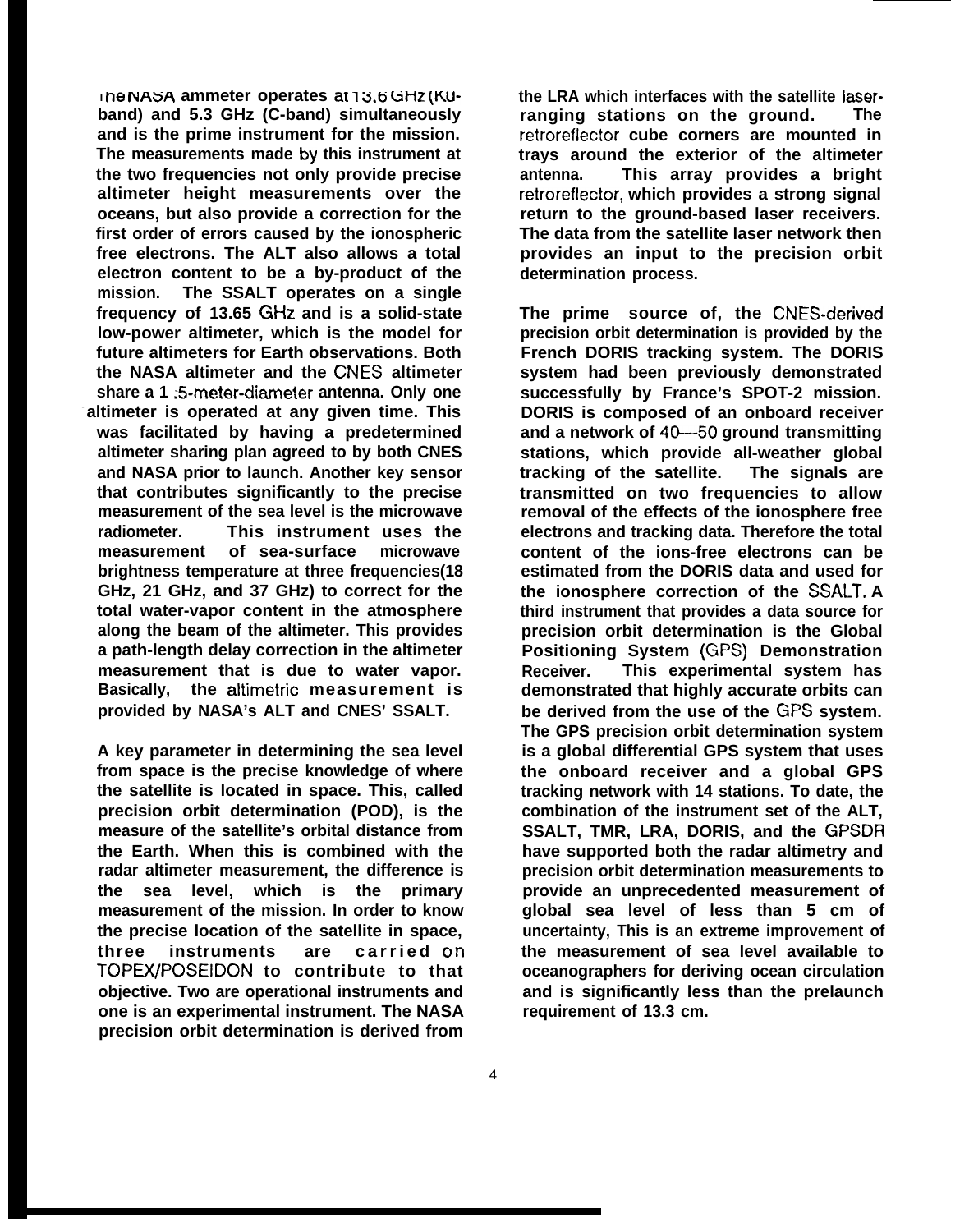# **IV, Satellite System**

+

**A major contributor to the measurements which TOPE3VPOSEIDON has been making is the satellite. The selection and design of the TOPEX/POSEIDON satellite and instrument set, which operates at an altitude of 1334 km, required instrumentation that would survive and perform in a radiation environment that is significantly above what most Earth-orbiting satellites endure. The satellite design also provides a high degree of sensitivity to the** of the Precision Orbit **Determination Team. This requires a high degree of knowiedge of the thermal condition of the satellite. and knowiedge of the inclination of the soiar panei with respect to the Sun. This sateilite design and implementation was highly sensitive to providing a piatiorm for the totai measurement required for TOPEX/POSEIDON.**

# **Satellite Configuration**

**The satellite is shown in Figure 1. The sateliite mass is about 2400 kg. it is about 5.8 meter long, and consists of two elements, the Multimission Modular Spacecraft (MMS) and the Instrument Moduie (lM),**

**The MMS is a flight-proven NASA sateilite bus, which has a triangular cross-section, composed of three subsystem moduies — the Moduiar Attitude Controi,System, the Modular Power System, and the Command and Data Handling System arrayed on a triangular struc{ure, with a propulsion module on the end of the structure. Each subsystem moduie is housed in a rectangular box about 1 meter on a side and 0.5 meter deep. A propulsion module is attached to the end of the MMS bus, with an additional tank tucked inside the**



**Figure 1. TOPEX/POSEIDON Satel 1 ite - Deployed Configuration (+Y View)**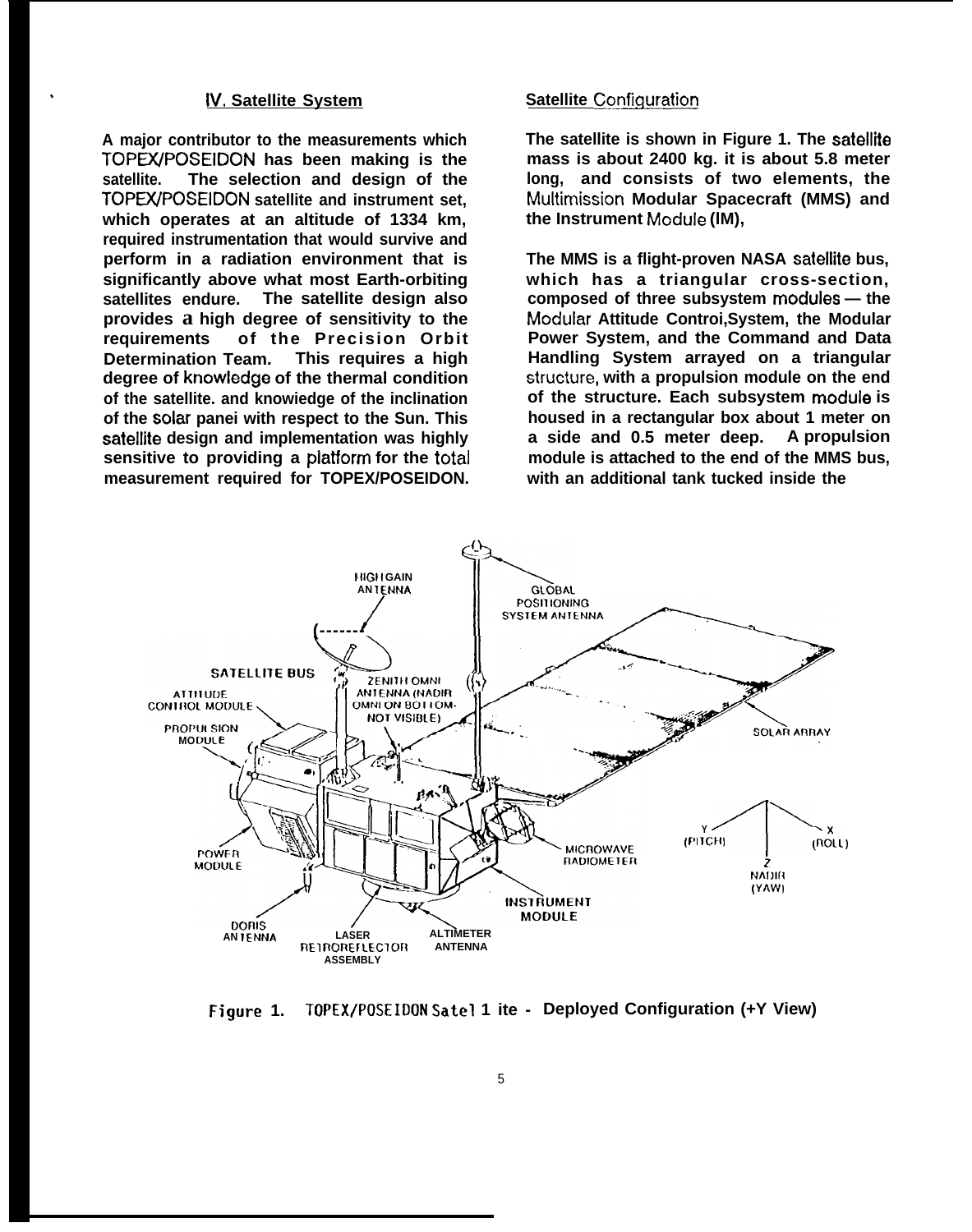**triangular structure. Other elements of the MMS include the pyrotechnic functions for mechanical deployments, etc., and the ESAM,** which contains the Earth Sensor Assemblies **(ESAS).**

**The mission-unique elements of the satellite are in the IM. The sensor electronics are mounted within the module, as are the solar array drive assembly and the control electronics for the High Gain Antenna (l-lGA) two-axis articulation. Mounted externally are the solar array, the HGA and the low-gain antennas (Omnis) for telecommunications, and the Frequency Reference Unit (FRU). Jhe FRU is an ultrastable oscillator, which supplies a 5-MHz signal to the ALT and other derived frequencies to other subsystems. A special interface unit (lMIU) is included to connect these missionunique designs to the standard MMS data system, The solar array is composed of four 3 m x 2-m panels, and provides 2260 watts of power after 5 years in orbit, It articulates about the -Y axis. The HGA and the GPS receiver antenna are mounted on masts in order to avoid RF interference with the articulating solar array.**

# **Attitude Control**

**The satellite attitude is defined by a model of the orbit (the ephemeris) carried in the onboard computer (OBC). Once it is established by using external references, the attitude is maintained by the inertial reference unit. The errors which slowly build up in this reference are removed by periodic measurements of sun and star positions, from the digital fine sun sensor, and the Advanced Star Trackers (ASTRAS), respectively. Since the "perfect' attitude is in the model in the satellite, it was straightforward to include the geoid (the difference between the geometric and the geodetic Earth) in the model. Attitude errors are removed by exciting the proper electromagnetic torquer and thus creating a torque using the Earth's magnetic field to correct the error. The onboard parameters**

**must be updated once a week.**

**TOPEX/POSEIDON carries Earth Sensor Assemblies, which are used early to establish the operational attitude control mode and whenever emergencies might require them. In initial operations in flight, it was determined that the satellite was not pointing perfectly, as observed in altimeter and Earth sensor data. Since all of the attitude sensor data are referenced to the OBC ephemeris, the software contains parameters that set the biases for each sensor. By using the model estimates, and adjusting the biases analytically, a 'best? set of parameters can be estimated to minimize the pointing error, including the altimetersensed error. This was successfully done in the initial verification operational period, as is explained later,**

# **Electrical Power**

**In order to provide adequate electrical power to the satellite subsystems, the satellite was designed to maintain the solar array normal to the Sun, The method selected for accomplishing this in a non- Sun-synchronous orbit is to rotate the solar arrays in one axis, and rotate (yaw) the satellite as the other degree of freedom. The satellite's attitude control concept is well suited to this, as the location of the Sun is well known in the satellite orbit model. The precise array (pitch) angle is controlled by the Solar Array Drive Assembly (SADA), which employs a digital counter to maintain the proper angle within 1',**

**?-he electrical power for the satellite on the nightside of the Earth (occultation) is supplied by three NASA Standard Nickel-Cadmium batteries, which are recharged during the Sunlit portion of the orbit, Recent NASA projects with MMS-based powe r systems have experienced problems in-flight with these batteries, such that a special 'TLCY management strategy was adopted from launch on TOPEX/POSEIDON. Specific control of the charging profile in the charge controller**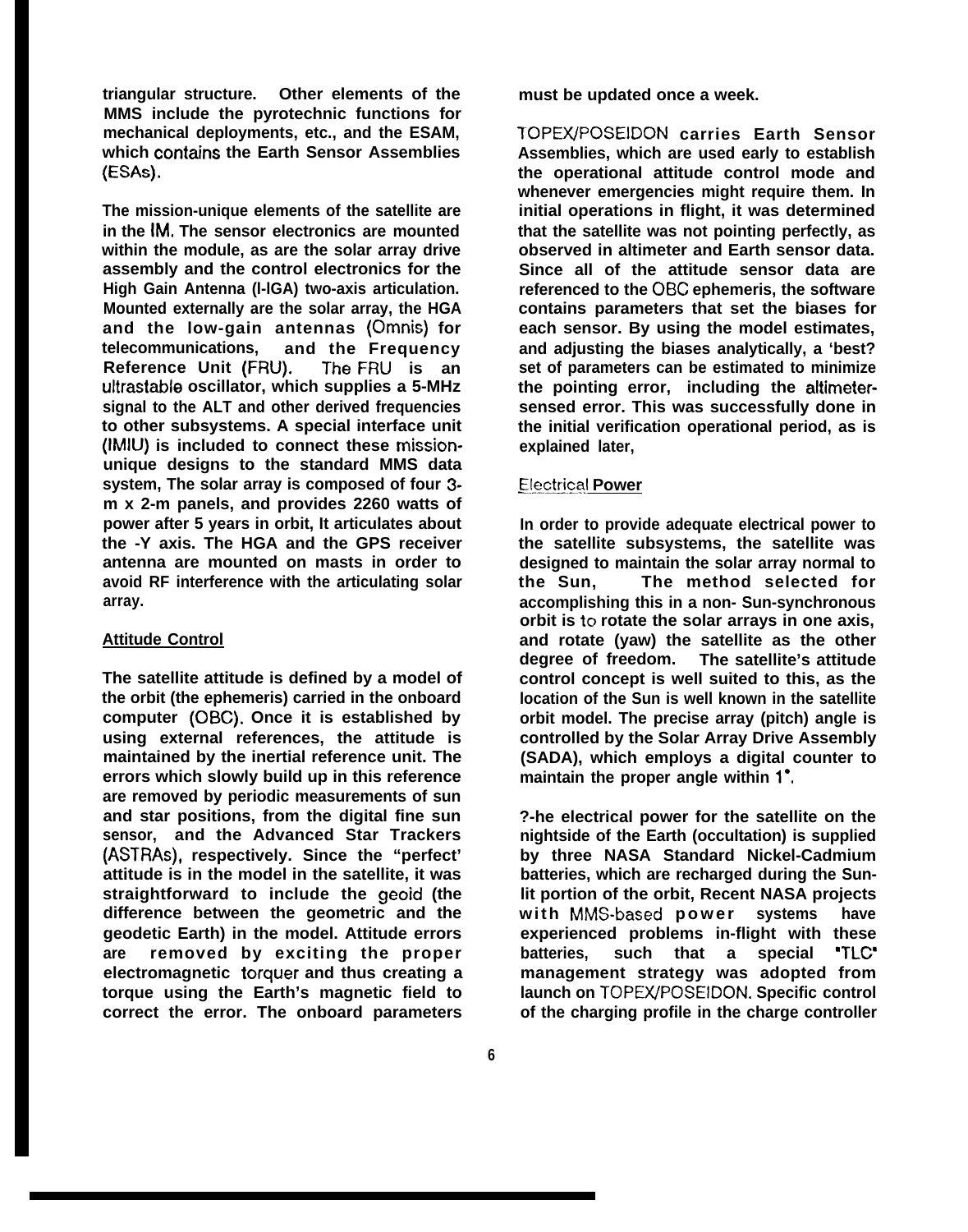**and off-setting the array pitch angle to the Sun by about 50° are used to maintain the peak charge current at less than 20 A, and the ratio of energy-in to energy-out to 105 &30A. These measures and the fact that, for TOPEWPOSEIDON, the power subsystem structure was designed with heat pipes to** maintain uniform battery temperatures have **provided an environment in which the batteries have behaved very well for the nearly two years of operation to date,**

## **Command and Data Handling**

**The satellite sensors acquire data continuously at a rate of 16 kb/s (including engineering and status telemetry). These data are recorded onboard and replayed through the NASA Tracking and Data Relay Satellites (TDRSS) three times each day.**

**To provide data to the ground in all of the planned modes of ground system operations, the satellite acquires both the sensor data and the engineering and status data from the support subsystems in two formatted data streams, The basic engineering data are provided in a 1 kb/s data stream. This stream can be provided to the ground as a separate channel, and also is embedded in the various 16 kb/s data streams available. The satellite has three NASA Standard Tape Recorders on which all acquired data are recorded for later playback to the ground. The strategy for doing this is a function of the ground data acquisition services being used, as will be discussed later.**

**Satellite commanding can be accomplished with real-time ground commands executed immediately on the satellite, or by onboard stored commands contained in the onboard computer, Most planned sequence tasks are accomplished with the stored sequence,**

**The onboard computer also contains monitoring programs, which will detect out-oftolerance conditions in attitude control, thermal, power, and operational state functions, and will** **provide safing actions based on the problem detected.**

#### $Telecommunications$

**The normal data acquisition service utilized is the NASA TDRS System (TDRSS). This requires communicating through a geosynchronous relay satellite. The HGA is required to provide sufficient link gain to relay the 16 kb/s data stream, and the 512 kb/s playback data stream in the normal operations scenario. This antenna must be pointed at the TDRS in use. The OBC orbit models know where, in the satellite coordinate frame, the TDRSS are, and so the OBC commands the pointing of the antenna.**

## **Qrbit Acquisition and Maintenance**

**Two very different levels of satellite maneuver capability are present in the satellite design, The maneuvers required to correct for launch vehicle errors and provide the additional delta velocity to attain the operational orbit needed to be on the order of several meters per second, with precision sufficient to avoid many trim maneuvers. The trim maneuvers, however, along with the maneuvers to maintain the orbit once established, are on the order of a few millimeters per second, with precision of a few percent, These maintenance maneuvers are needed since orbit drag will eventually reduce the orbit semi-major axis sufficiently to cause** the ground track to stray outside of the  $±1$ -km **corridor.**

**?'hese capabilities are provided by the monopropellant hydrazine blow-down system, with selectable combinations of four 22-N thrusters or four 1-N thrusters (eight additional 1-N thrusters are provided for attitude control during the maneuver). The OBC controls the total thrust on time and the firing pattern to assure that the net thrust vector is through the center of mass. The tanks carried 217 kg at launch, and currently have enough remaining to provide for many years of orbit maintenance,**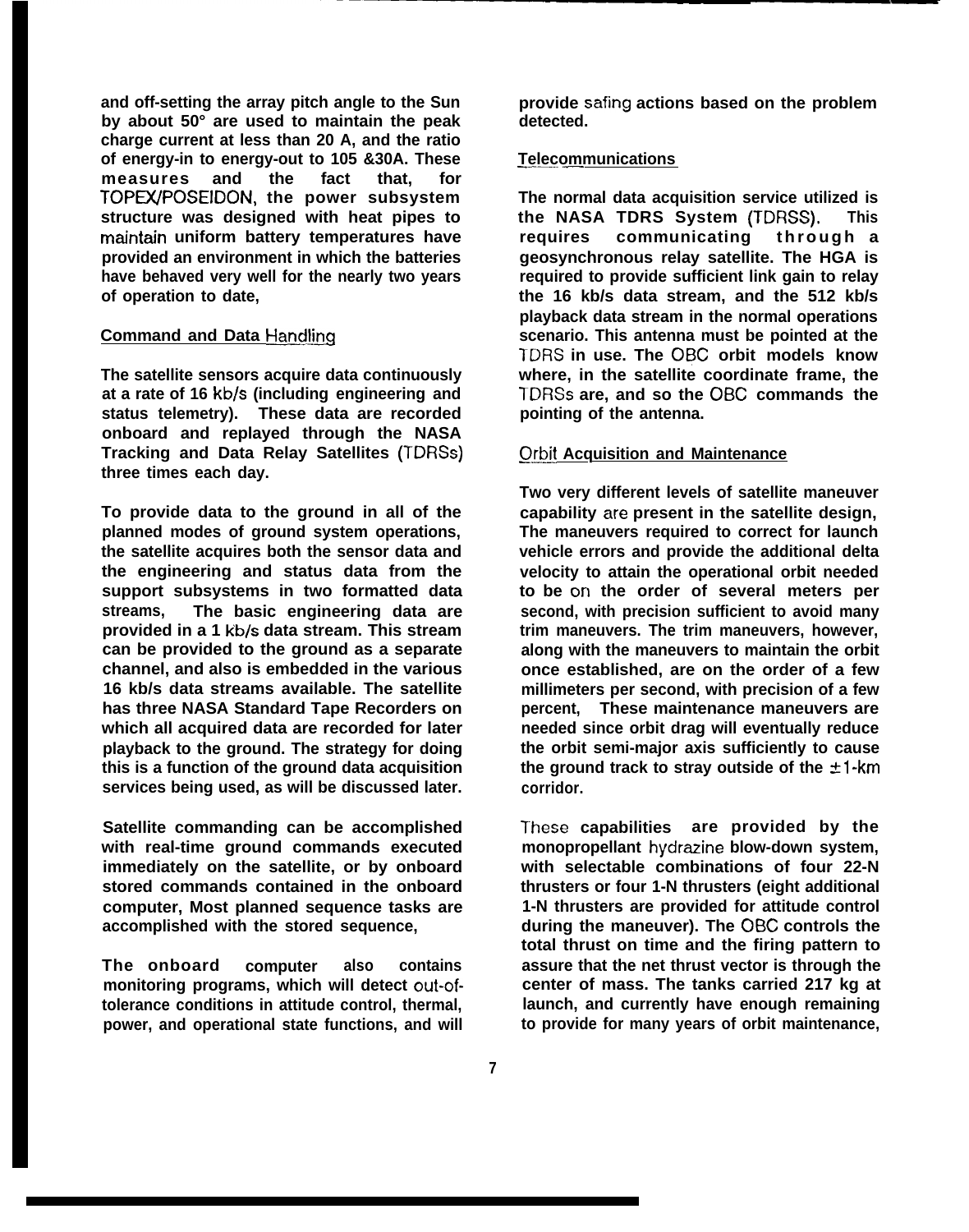**Should the need arise, the satellite could be moved to a lower orbit, out of the radiation environment,**

# **Environmental Design**

**Thermally, the satellite operation is a reasonably steady-state consumer of power, and hence the thermal control is primarily passive. This is important to provide a constant thermal signature to the orbit determination process. For this satellite, 150 W of thermal radiation modelling error is equivalent to about 1 cm in radial orbit position uncertainty. The solar array is a large contributor to the orbit determination model, Its thermal design was carefully modelled to account for the solar radiation reflected and reradiated from the array. Because the array has a 50—10" temperature differential from sunside to shaded side of the array, the array warps from a planar surface. This provides significant forces to the satellite. These forces have been modelled in the ground-based orbit determination process. With the canting of the array away from sun-normal, in order to control battery charge cunent, a new force has been observed on the satellite. This 'anomalous force' also was modelled, in this case after launch, to account for its effect on precision orbit determination and also on the predicted time for orbit maintenance maneuvers.**

**The satellite was very carefully designed to minimize the impact of the radiation environment. The solar array was oversized sufficiently to account for the degradation due to solar and trapped radiation, with a safety factor of 2. Thus, the array puts out excess power early in the mission and this allows the array pitch-angle offset. The MMS was analyzed for parts susceptibility. Methods such as ray tracing were used to calculate the specific radiation levels expected at the part locations. Where needed, extra shielding, radiation-hard parts, or both were used. Processors were analyzed for single-event upset susceptibility, error detection and**

**correction routines were employed (as in the ALT), or the impact was determined to be tolerable (as in the DORIS, SSALT, and GPSDR).**

The dynamic environment was dictated by the **loads imposed by the Ariane-42P launch environment, Since these vehicles had not been flown before, the initial estimates had relatively large uncertainties, which eventually resulted** in **a late change upward in the acoustic loads, Nevertheless, the TOPEX/POSEIDON structural and dynamic design was demonstrated through coupled loads analyses, modal analyses and tests, and eventually one-axis sine vibration.**

## $Sensor-Integration$

**The satellite sensor operations scenario is very simple — the ALT is on, in track mode, with the radiometer acquiring data simultaneously. in parallel, the DORIS is on in the receive mode (operated through CNES), and the GPSDR is operating as an experiment, The integration of these sensors is, however, somewhat more involved. For equipment safety reasons, since the ALT and SSALT share the same antenna, it is a requirement that the SSALT and ALT not be in track mode simultaneously. The SSALT is operated in place of the ALT about 10% of the time,**

#### **Precision Orbit Determination**

**The TOPEX/POSEIDON mission requires that the radial position of the satellite be determined with an accuracy of better than 13-cm rms. The total mission performance to date has this requirement being accomplished at less than 4 cm, The process and the activities before launch contributed significantly to this difference between the requirement and the actual performance, Initally the TOPEX Project had established the TOPEX Precision Orbit Determination Team, which was a joint effort between NASA/ Goddard Space Flight Center and the University of Texas—Austin, with the**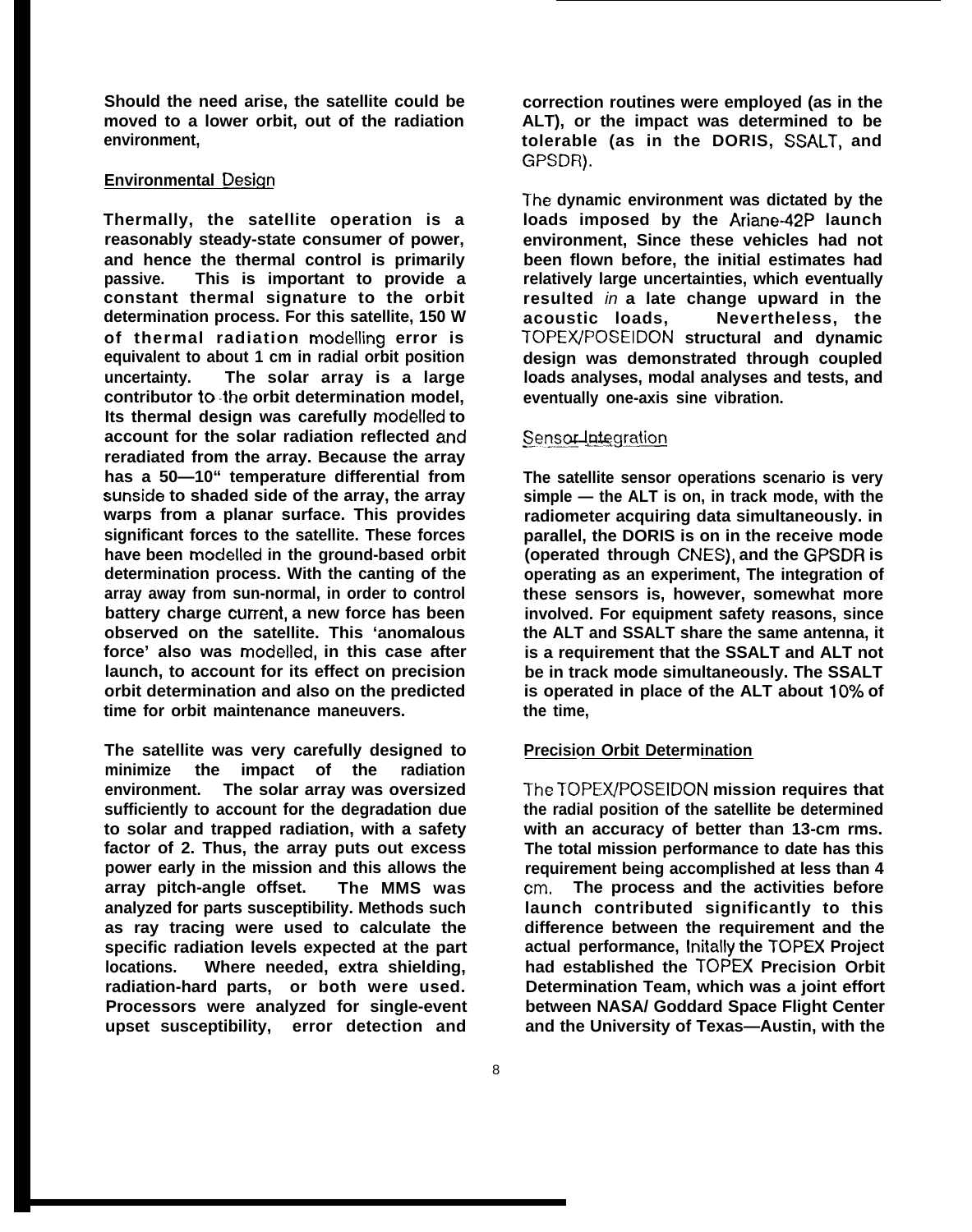**collaboration of the University of Colorado and the Jet Propulsion Laboratory. During the years prior to launch, this Precision Orbit Determination Team defined, improved, and calibrated the precision orbit determination processing system. After a joint project was established with CNES, the team was enhanced with French participation. Significant accomplishments included increasing the accuracy of the gravity and surface force models, and also improving the performance of the satellite laser-ranging systems used by NASA for the precision orbit determination, as well as the DORIS of the tracking system used by CNES for its precision orbit determination. Results of all these effods prior to launch led to orbit accuracies for TOPEX/POSEIDON that are significantly improved over the original mission requirement, Performance of the Precision Orbit Determination Team is a collaborative effort between NASA and CNES and the total analyses use all data types in one fashion or another to provide the best orbits available to the scientific community. Primarily, use is made of laser and DORIS data and some selected gravity field tuning has used GPS data. This has provided the unprecedented knowledge of the satellite in space relative to the Earth's mass with an rms error of less than 4 cm.**

# **Verification Process**

**During the first six months of the mission, the primary objective was to calibrate the mission's measurement system and verify its performance. The TOPEX/POSEIDON Project established two dedicated sites for this calibration and verification effort: Point Conception off the coast of California, and Lampedusa Island in the Mediterranean Sea, Verification campaigns have also been conducted by mission scientists at a number of sites around the world. During this Verification Phase, the mission's Precision Orbit Determination Team used the various satellite tracking data to fine-tune the gravity field and other force** models, as well **as** tracking station

coordinates for computing the precise **orbit for the mission,**

**At Point Conception, NASA installed sophisticated scientific equipment on an oil platform, which is owned and operated by Texaco Oil Company, to obtain surface measurements used for calibrating the two altimeters. The instrument complement consists of; three tide gauges for measuring sea-level, a GPS receiver for measuring the positionof the platform, and for calibrating ionospheric path delay, a water vapor radiometer for calibrating tropospheric path delay,** and ancillary equipment **used to measure relative humidity, barometric pressure, water temperature, water conductivity, and air temperature, The calibration methodology is illustrated in Figure 2 where, as the satellite overflies the platform, it is observed by laser, GPS, and DORIS tracking systems. The altitude of the satellite at the time-of-closest approach to the platform is determined using precision orbit determination techniques. The position of the verification site is established by reducing data obtained from a GPS receiver located at the site. In situ measurements of sea level** relative to **the GPS receiver are obtained from tide guages.**

**The Verification Phase was completed at the end of February 1993. A workshop involving the mission engineers and scientists was then held to review the verification results. The conclusions of the workshop indicated that all the measurement accuracy requirements had been met and many of the measurement performances had exceeded requirements (Fu, 1993). After minor modification of the science algorithms based on the workshop results, the mission's ground system began processing and distributing the Geophysical Data Record (GDR) and the baseline science data product of the mission in late May 1993.**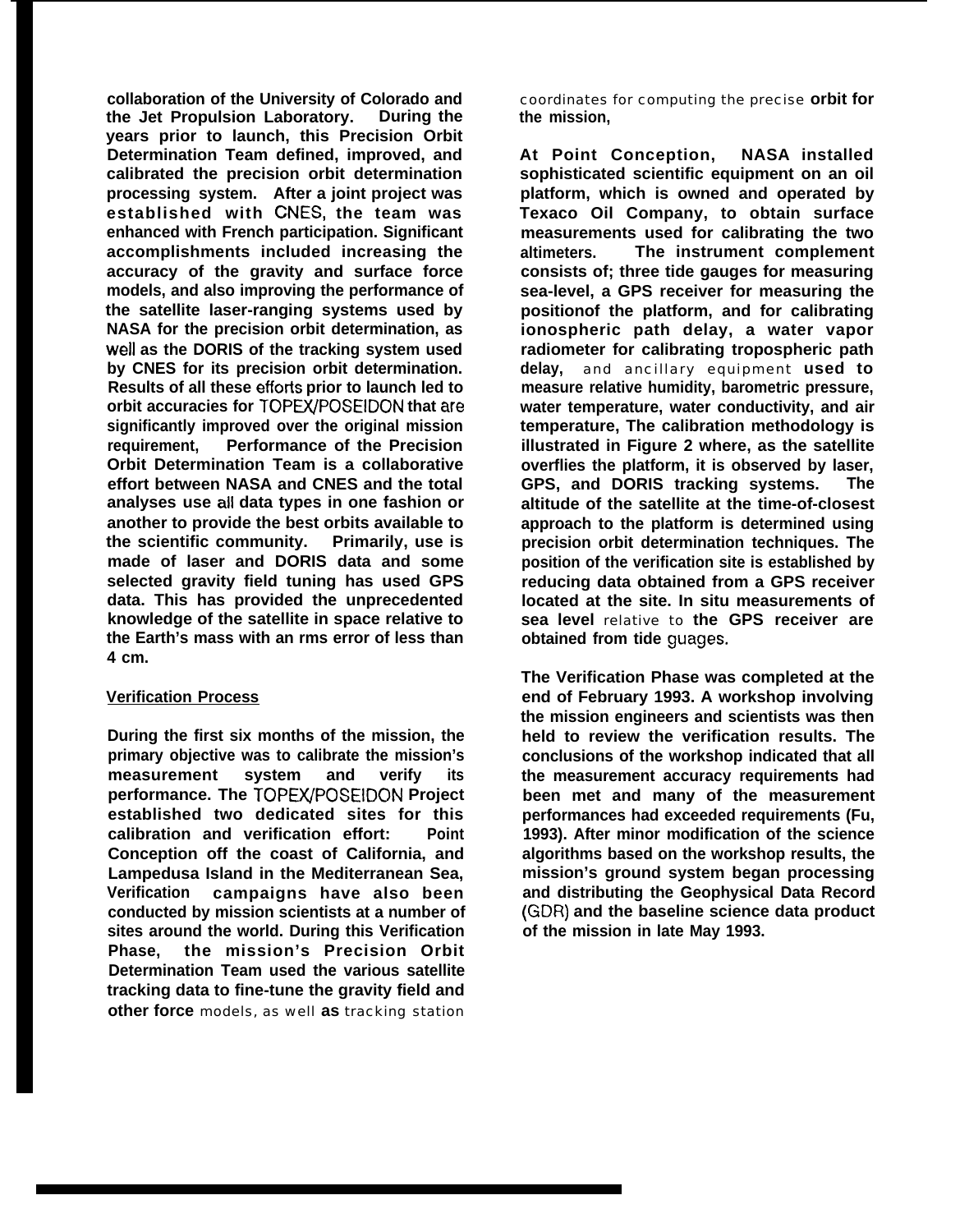

**Figure 2. Calibration Methodology**

## **V. Science**

# .Cunent **Results**

**As indicated previously, the major verification workshop, which took place in February 1993, at the Jet Propulsion Laboratoy, Pasadena, California, provided the initial evaluation of the mission performance. Subsequent to that, the Science Working Team met in Toulouse, France, in December 1993, to reassess the results of the data being provided by the TOPEX/POSEIDON mission and also to further exchange preliminary science results from the mission. One of the key factors** in evaluating the TOPEX/POSEIDON data set is the **preliminary assessment of the measurement accuracies. This is summarized in Table 1, The single-pass height measurement is less than 5 cm versus the requirement of over 13**

cm. The major contributing factor to this performance is the radial height measurement performance or the orbit. The orbit error budget is summarized in Table 2.

Table 1. Preliminary Assessment of Measurement Accuracies (1 sigma values in cm) Table 1. Preliminary Assessment of<br>Accuracies (1 sigma value

| <b>ALTIMETER RANGEM</b>                                                                                         | ALT                                              | Requirement                                         |
|-----------------------------------------------------------------------------------------------------------------|--------------------------------------------------|-----------------------------------------------------|
| Altimeter Noise<br><b>EM Bias</b><br>Skewness<br>lonosphere<br>Troposphere<br>Dry<br>Wet Troposphere            | 1.7<br>2.0<br>÷.<br>1.2<br>$0.5$<br>$0.7$<br>1.2 | 2.0<br>2.0<br>l.n<br>$2.2\phantom{0}$<br>0.7<br>1.2 |
| Total Altimeter Range<br>Radial Orbit Height                                                                    | 3.2<br>3.5                                       | 4.0<br>12,8                                         |
| Single-Pass Sea Height                                                                                          | 4.7                                              | 13.4                                                |
| the contract of the contract of the contract of the contract of the contract of the contract of the contract of |                                                  |                                                     |

(1) Based on I-see data rate and significant<br>wave height (SWH) = 2m wave height  $(SWH) = 2m$ 

|  |  |  | Table 2. Error Budget for TOPEX/POSEIDION |  |
|--|--|--|-------------------------------------------|--|
|  |  |  | <b>ORBIT (Radial Orbit Height)</b>        |  |

| Error Source                              | Mission<br>Specification<br>(cm) | Current<br>Estimat.<br>(cm) |
|-------------------------------------------|----------------------------------|-----------------------------|
| Gravity                                   | 10,0                             | 2.0                         |
| Radiation pressure*                       | 6.0                              | 2.0                         |
| Atmosphere Drag                           | 3.0                              | 1.0                         |
| GM (Earth's Gravitational<br>Coefficient) | 2.0                              | 1.0                         |
| Earth and Ocean Tides                     | 3.0                              | 1.0                         |
| Troposphere                               | 1.0                              | < 1.0                       |
| <b>Station Location</b>                   | 2.0                              | 1.0                         |
| RSS Absolute Error                        | 12.8                             | 3.5                         |
| *Solar, Earth and thermal radiation       |                                  |                             |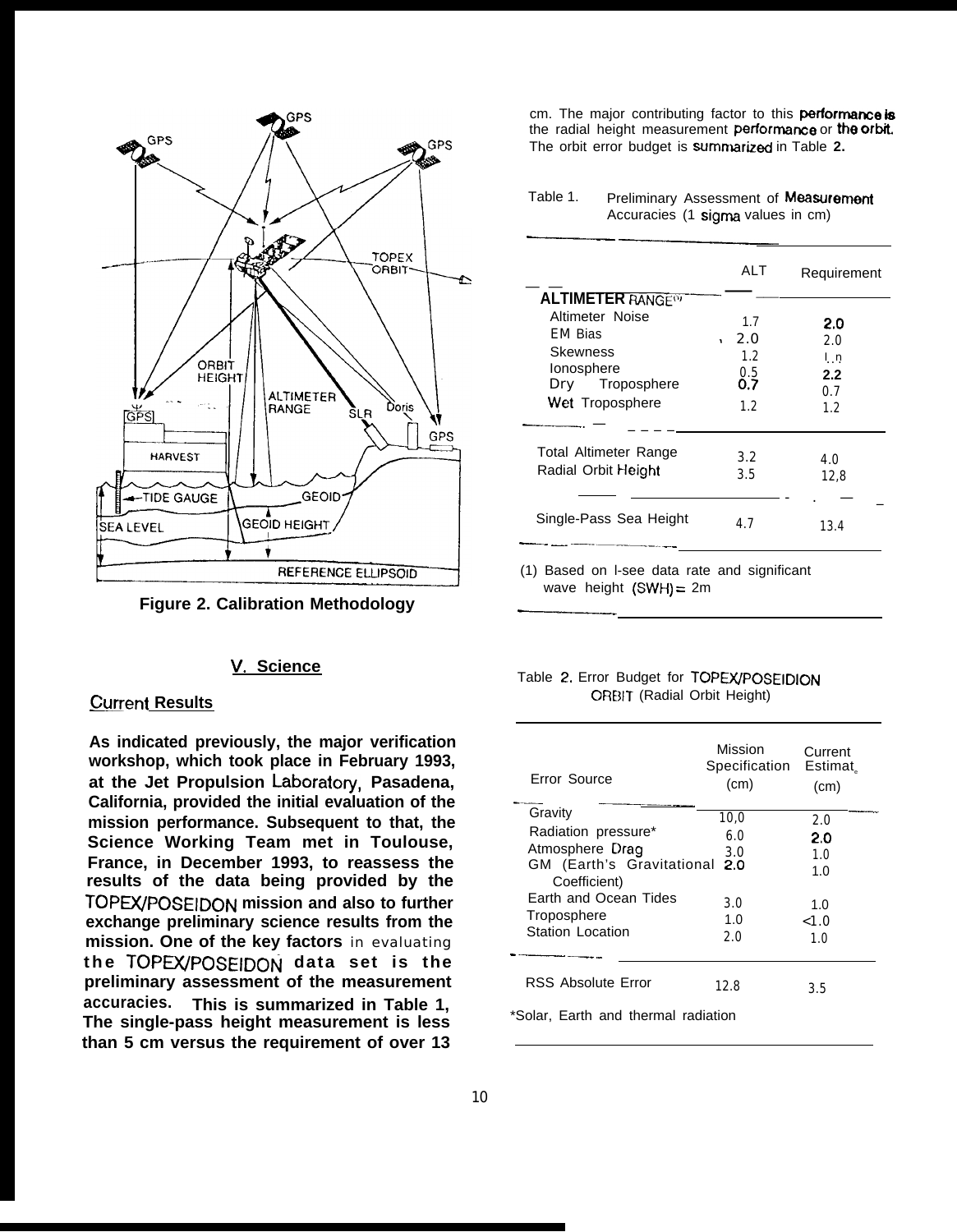**This type of measurement, coupled with a very accurate caretaking of mahtahing the orbit in a a I -km repeat ground track every 10 days, yielded an excellent quality of data being provided to the principzd investigators and associated oceanographers for the first two years of the mission, It should also be noted that the ground-processing systems at both the Jet Propulsion Laboratory in Pasadena, Cafifomia, and at CNES in Toulouse, France, have produced data products (Geophysical Data Records) in an extremely timely manner. The systems which interface with and provide data directly to the users are the Physical Oceanography Distributed Active Archive Center (PODAAC) at JPL and AVISO at CNES, Toulouse, France. They have been extremely responsive to the needs of the science users and effective with timely data deliveries. This has been a significant factor contributing to the success of TOPEWPOSEIDON to date.**

**Some of the current science results include:**

- **. The TOPEWPOSEIDON data show very good agreement with ocean models indicating that the data can be successfully assimilated into global ocean models for estimating the time involved in the threedimensional field flow.**
- **\* The seasonal change of sea level in the Northern Hemisphere is approximately 50% larger than that in the Southern Hemisphere. This previously unknown asymmetry indicates that the air-sea-heat exchange is much stronger in the Northern Hemisphere.**
- **. The TOPEX/POSEIDON data compares extremely well to the Pacific TOGA moored array, The comparison demonstrated the strength of that the TOPEXfPOSEIDON sampling is detecting the 20-day instability waves that the TOGA array is not able to fully resolve.**
- **. The geographically correlated orbit errors of TOPEX/POSEIDON have reached an unprecedented low level: 2 cm for the JGM-2 orbit and 1 cm for the JGM-3 orbit.**
- **The extremely low geographically correlated** error has significantly enhanced the value **of the data for studying the general** circulation **of the ocean. Demonstration has been made in the Atlantic Ocean,**
- **. The new tide models derived from the TOPEX/POSEIDON data have reached 2--3 cm accuracy, a factor of two improvement of existing models.**
- **. The new tide models have eliminated tides as a major error source for altimetric studies of ocean circulation.**

**These are just some of the science results from TOPEWPOSEIDON to date. There are a number of papers that can be used to obtain more information on the science results. Reference 1, 2, 5, 6, 7 and 8 are some of these.**

**Figures 3, 4, and 5 produced by Dr. Lee-Lueng Fu and his oceanographic group at the Jet Propulsion Laboratory, show some of the** results from **TOPEWPOSEIDON to date,**

#### Conclusions

**The TO PEX/POSEIDON mission has successfully completed its first two years of operation. The satellite, instrument complement, and the ground system, have been performing very well in providing unprecedented measurement accuracy in support of global ocean topography for science investigations. The overall measurement system has been providing data which have been assessed continuously over the two years with an rms accuracy of a single pass sea-Ievel measurement that is less than 5 cm, This is a most significant improvement over the**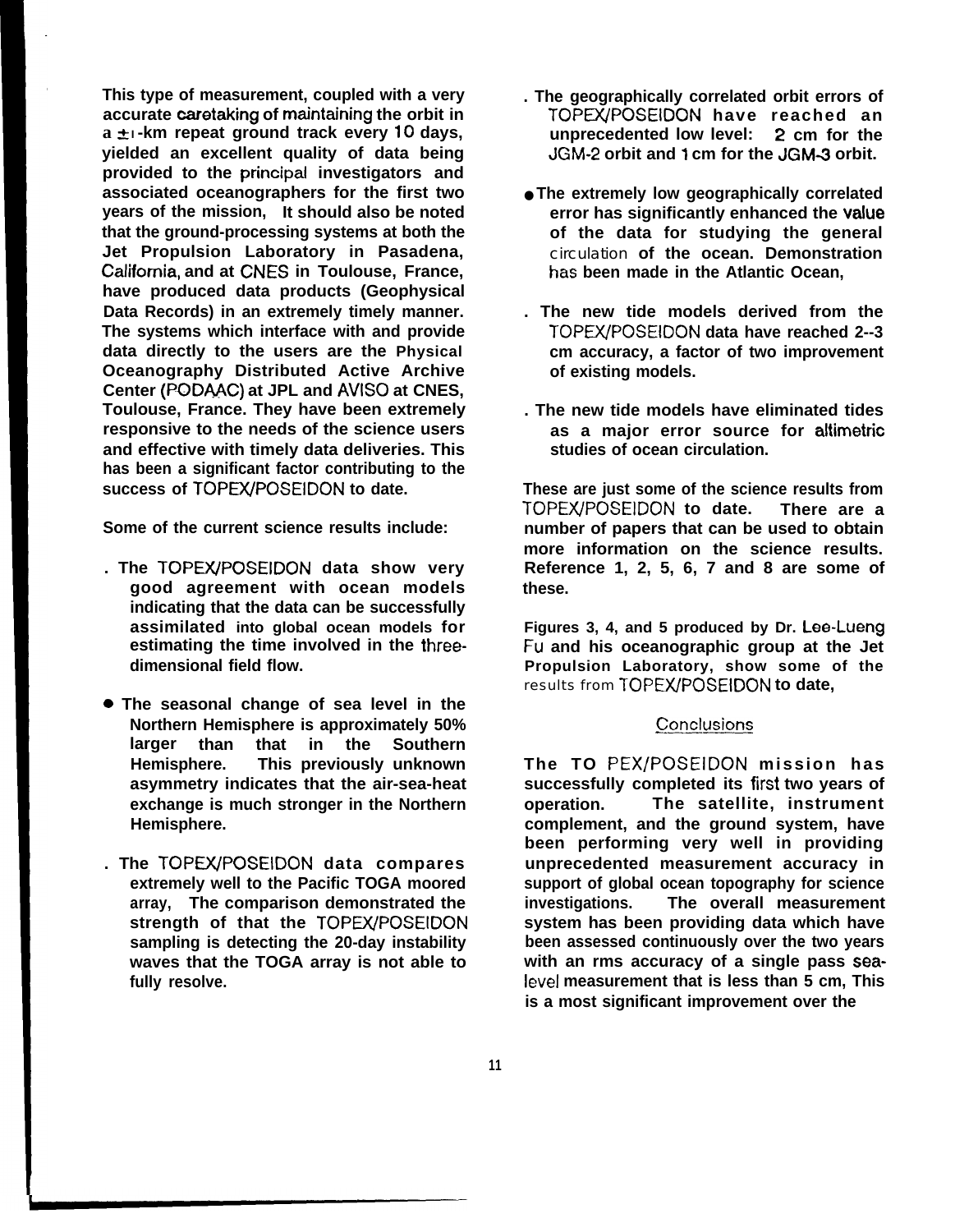**requirement of 13,7 cm. This overcall measurement performance being achieved can be attributed to a number of factors, starting with preproject planning. Recognition of the total mission as a measurement system in the preproject years was a factor. Strong collaboration and interaction between the science and engineering teams was also a key factor in obtaining these measurements today. The sensitivity of the engineering staffs at NASA and CNES to overall measurement requirements, which reflected into the design of the instrument suite as well as the satellite, was another factor. Total mission design, which later translated to mission operations, also maintained a high sensitivity to the objective of the measurement required. These are some of the key factors which have contributed significantly to the first two years of outstanding performance by TOPEX/POSEIDON.**

**However, all the major factors, management, scientific, and technical which contributed directly and indirectly to these outstanding two years have had a common critical characteristic across them all. TO PEW POSEIDON has been very fortunate to have a large percentage of all the men and women who have participated in it to be highly competent and extremely dedicated to this mission. This is the one overwhelming characteristic that has contributed most to TOPEX/POSEIDON's success.**

## **References**

- **1. Lee-Lueng Fu, Charles A. Yamarone, Edward J. Christensen, 'TOPEX/POSEIDON Mission Early Results,' presented at the 44th IAF Congress, October 1993, Graz, Austria.**
- **2. Lee-Lueng Fu, Edward J. Christensen, Charles A. Yamarone, 9TOPEX/POSEiDON Mission Overview," submitted to JGR for special issue, 1994.**
- **3. TOPEX/POSEIDON Project Project Plan, Document JPL D-3635, - Rev. A, dated July 1989.**
- **4. TOPEWPOSEIDON Project Mission Plan, Document No. D-6862, Rev. C, dated August 1991.**
- **5. B. D. Tapley, J. C. Ries, G, W. Davis, R. J. Eanes, B. E, Schutz, C. K Shum, M, M. Watkins, Univ. Texas-Austin, J. A. Marshall, R. S. Nerem, B, H, Putney, Goddard Space Flight Center, S. M. Klosko, S. B, Luthcke, D.** Pavlis, R. G, Williamson and N, P.<br>Zelensky. Hughes STX Corporation, **Zelensky, Hughes STX Corporation, 'Precision Orbit Determination,' submitted to JGR for special issue, 1994,**
- **6. L-L. Fu, M, Lefebvre and C. Wunsch, 'Precise Measurement of Sea Level from Space: The TOPEX/POSEIDON Mission,' submitted to JPL for special issue, 1994.**
- **7, C. Wunsch, J.-F. Minster, L, Fu and C, Koblinsky, "The General Circulation and its Variability from TOPEX/POSEIDON Observations,<sup>U</sup>submitted to JGR for special issue, 1994.**
- **8. Lee-Lueng Fu, 'Global Sea Surface Height from TOPEWPOSEIDON: A Preliminary Look,' submitted to JGR for special issue, 1994.**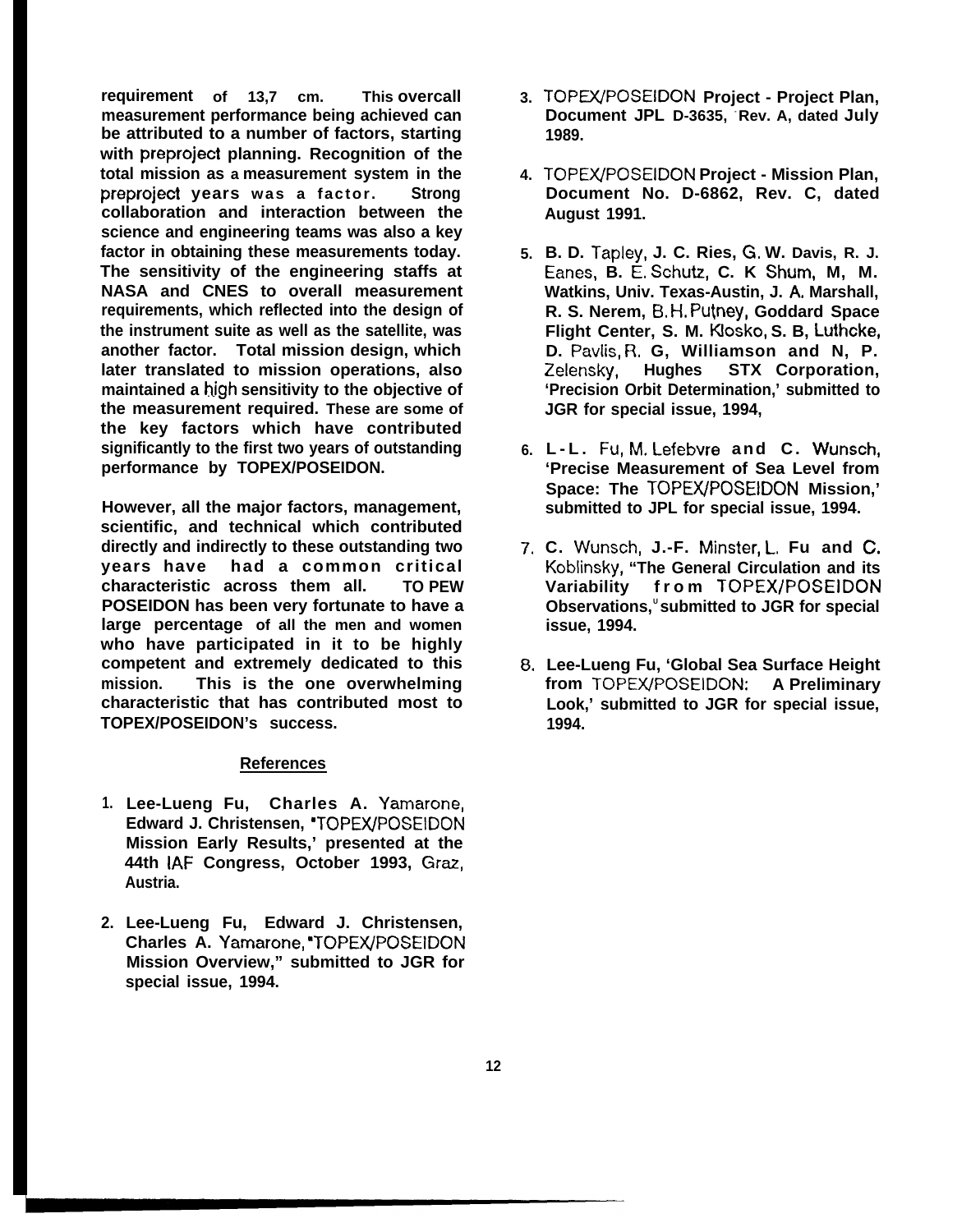

#### Figure 3. Variability of Ocean Eddies, centimeters

**Ocean Eddies.** Eddies are swirls of water currents that are spun off from a main current or that are forced by wind; whirlpools are one type of eddy. Ocean eddies may persist for weeks to months, have diameters of tens to hundreds of kilometers. and extend to great depths in the oceans. These currents play an important role in ocean circulation by transporting an enormous amount of heat -- as well as salt, nutrients and other chemical substances — in the oceans. For example, eddies carry warm water from the equator to the poles, Eddies may be thought of as oceanic "weather" and thus **play** a critical role in Earth's climate and biogeochemicai systems,

This image, created from TOPEX/F'OSEIDON data, shows the locations of eddies and the average **sea-surface** height changes they caused in Earth's oceans over one full **year, from September 1992 to September 1993. The scale below the image** indicates the size of typical changes in the height of the sea surface in difference regions.

The greatest changes in sea-surface height, over **25** centimeters (indicated by white), correspond to the most rapidly rotating eddies. These occur mainly in regions where strong ocean currents are located - including the Gulf Stream off the east coast of the United States, Kuroshio off the coast of Japan, the Loop Current in the Gulf of Mexico, the East Australian Current, the Agulhas Current south of South Africa, the convergence of the Ehazil Current and the Falkland Current off the central east coast of South America, and the Mozambique Current between Madagascar and Africa. A chain of secondary highs can be seen north of Antarctica, along the path of the Antarctic Circumpolar Current.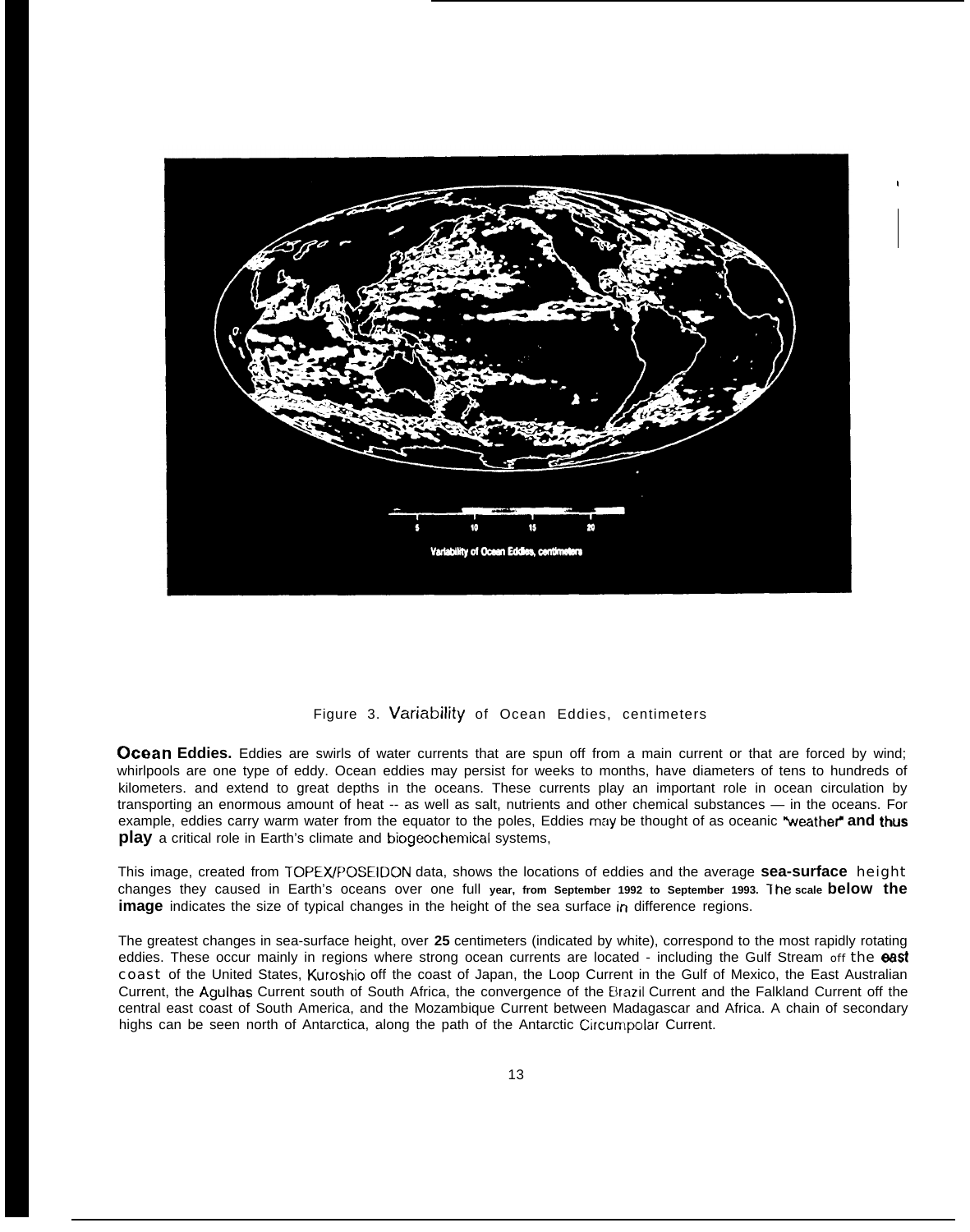

Figure 4. Sea-Surface Height, Centimeters

**Ocean Seasons. These** four maps are based on observations of sea level made by the Earth-orbiting TOPEX/POSEIDON satellite, during the four seasons from September 1992 through August 1993. Each map represents a seasonal variation of sea level from its annual average.

**At** temperate latitudes (20 to 50 degrees north and south), the seasonal sea-level change is dominated by the heating and cooling of the upper layer of the oceans. The highest sea level is observed in fall when the temperature of the upper ocean layer is highest after the solar heating of summer, The lowest sea level is found during the spring off the east coast of the continents in the Northern Hemisphere, where the cold continental winds, **blowing from continent to ocean during the winter, remove an enormous amount of oceanic heat, ~-he average seasonal sea-level change is about twice as large in the Northern Hemisphere as in the Southern Hemisphere. This is partly the result of the larger oceanic areas** in the Southern Hemisphere, which moderate seasonal changes.

**In** the tropics, the sea level is primarily controlled by wind. The zonal bands of high and low sea levels across the Pacific and Atlantic Oceans correspond to the seasonal variations of the equatorial counter-current systems in response to the seasonal cycle of the equatorial trade winds. These eastward-flowing currents reach their maximum strengths during November and minimum during May. The sea-level change in the Indian Ocean is the most seasonal among the three oceans. As a result of seasonal monsoon winds, patterns of high and low sea levels that are mirror images can be seen six months apart.

These first global views of the oceans' "four seasons" are possible because TOP EX/POSEIDON is measuring global sea-level variability with an unprecedented accuracy, After several years of observations, oceanographers will create a very precise description of the seasonal and year-to-year changes in the world-ocean surface circulation, Incorporating these data into global ocean models will lead to a much better understanding of the oceans' role in climate change.